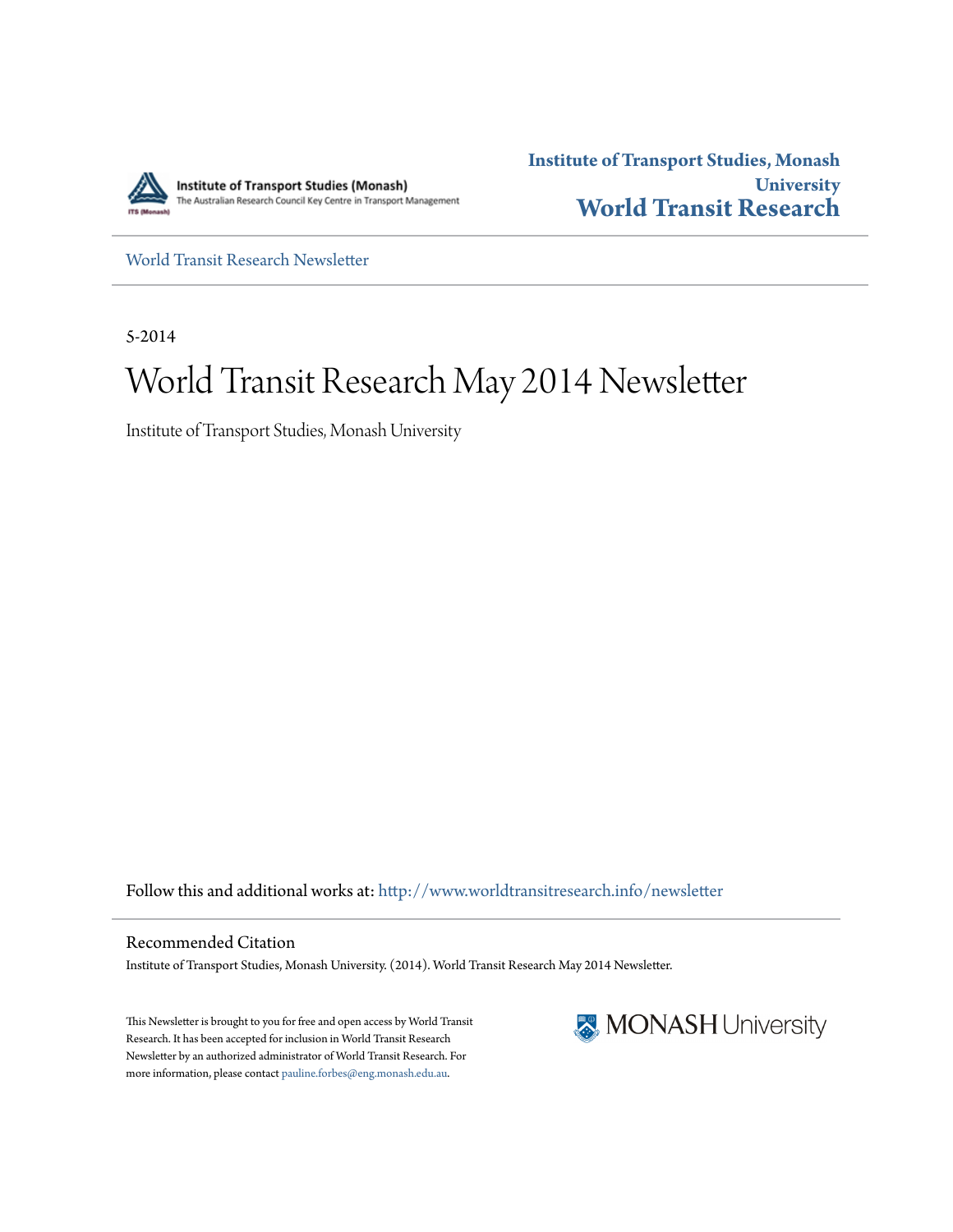

# **World Transit Research**

# **May 2014 Newsletter**

[http://www.worldtransitresearch.info](http://www.worldtransitresearch.info/)

Welcome to the Twentythird WORLD TRANSIT RESEARCH (WTR) clearinghouse newsletter. This newsletter, which is published bimonthly, summarises new research published in the field which has been added to the World Transit Research clearinghouse research database.

WTR is now used by public transport researchers in over 7,000 cities and towns in 170 countries worldwide.

### **BACKGROUND**

World Transit Research (WTR) is designed to help public transport practitioners and researchers get easier access to quality research in the field of public transport planning. WTR is a free repository of research papers, reports, research abstracts and links to research findings from leading research journals indexed and searchable to ensure easier access to topics of interest. The site is developed and run by the Public Transport [Research Group](http://eng.monash.edu.au/civil/research/centres/its/research-activities/public-transport-planning.html) at the Institute of Transport Studies, Monash University. The clearinghouse performs the following functions:

- Search/Find The database is searchable on key words and also via a list of subject areas
- Newsletter Subscription Those accessing the website can enrol in a free email newsletter. This broadcasts new publications in the field every 2 months
- Links links to relevant associated sites are provided
- Submit Research Researchers can use the website to suggest items for inclusion in the database. Copyright requirements are described.

#### **NEWSLETTER**

Your recommendation can help grow our number of subscribers. Do you know someone interested in public transport research that would like to receive this newsletter? Ask them to go to<http://www.worldtransitresearch.info/> and enter their email address in the box provided under **Newsletter** 

#### **NEW ADDITIONS**

World Transit Research clearinghouse now includes some 5,163 research reports/papers. Some 73 published papers have been added. The new ones are listed in the attached table. In addition new journals and relevant papers are also occasionally added from previous publication records.

#### **CONTRIBUTE YOUR RESEARCH AND INCREASE YOUR CITATIONS**

Should you have any relevant papers that you think should be included in this repository, please log on to [www.worldtransitresearch.info](http://www.worldtransitresearch.info/) and click on the Submit Research icon. The WTR Clearinghouse is a very effective tool to increase author citations of research since it acts to publicise your research to those interested in this field.

# **UNSUBSCRIBE**

Click here to **unsubscribe** from this newsletter.

#### **JOURNAL SUBSCRIPTIONS**

Articles on the following two pages denoted with an asterisk \* are from Journals that require a subscription to view the full article.

## **SUGGESTIONS WELCOMED**

If you have any queries or suggestions on how to improve our publication, we would love to hear from you at: [enquiries@worldtransitresearch.info](mailto:enquiries@worldtransitresearch.info)

#### Wendy Walker Research Clearing House Manager [enquiries@worldtransitresearch.info](mailto:enquiries@worldtransitresearch.info)

PH +61 3 9905 5568 Fax: +61 3 9905 4944

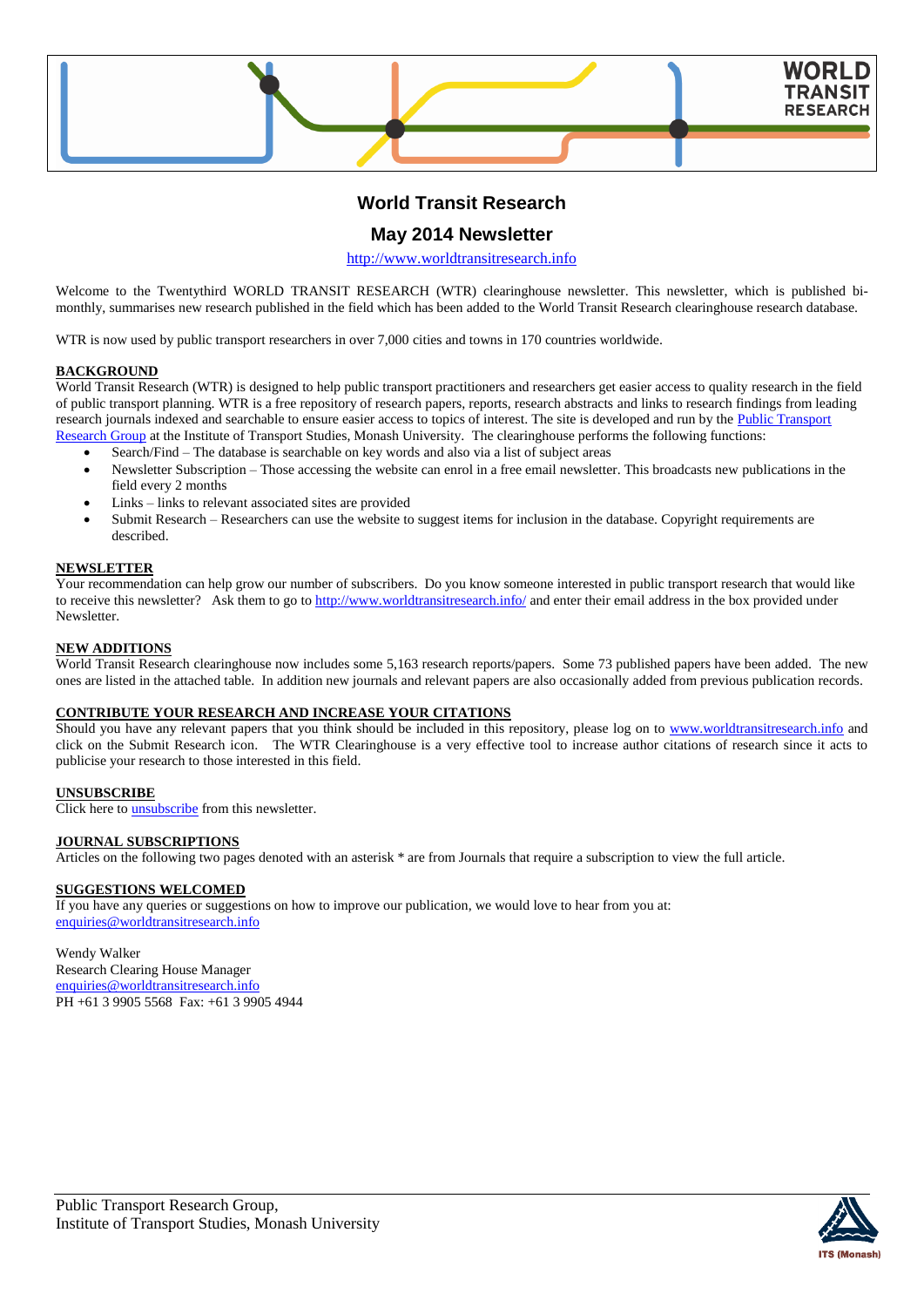# **WORLD TRANSIT RESEARCH – NEW RESEARCH PUBLICATIONS**

| 2014<br>W. G.Z. Tan, L. B. Janssen-Jansen, L.<br>The Role of Incentives in Implementing Successful Transit-Oriented<br>Development Strategies*<br>Bertolini<br>V. Cacchiani, D. Huisman, M. Kidd, L.<br>An overview of recovery models and algorithms for real-time railway<br>2014<br>Kroon, P. Toth, L. Veelenturf, J.<br>rescheduling*<br>Wagenaar |
|-------------------------------------------------------------------------------------------------------------------------------------------------------------------------------------------------------------------------------------------------------------------------------------------------------------------------------------------------------|
|                                                                                                                                                                                                                                                                                                                                                       |
|                                                                                                                                                                                                                                                                                                                                                       |
|                                                                                                                                                                                                                                                                                                                                                       |
|                                                                                                                                                                                                                                                                                                                                                       |
|                                                                                                                                                                                                                                                                                                                                                       |
| H. Kim, S. Kwon, S. K. Wu, K. Sohn<br>2014<br>Why do passengers choose a specific car of a metro train during the                                                                                                                                                                                                                                     |
| morning peak hours?*                                                                                                                                                                                                                                                                                                                                  |
| 2014<br>Patterns of social capital associated with transit oriented<br>Md. Kamruzzaman, L. Wood, J. Hine, G.                                                                                                                                                                                                                                          |
| development*<br>Currie, B. Giles-Corti, G. Turrell                                                                                                                                                                                                                                                                                                    |
| Transit assignment: Approach-based formulation, extragradient<br>2014<br>W. Y. Szeto, Y. Jiang                                                                                                                                                                                                                                                        |
| method, and paradox*                                                                                                                                                                                                                                                                                                                                  |
| 2014<br>Transit and job accessibility: an empirical study of access to<br>N. Tilahun, Y. Fan                                                                                                                                                                                                                                                          |
| competitive clusters and regional growth strategies for enhancing                                                                                                                                                                                                                                                                                     |
| transit accessibility*                                                                                                                                                                                                                                                                                                                                |
| PMS development in local public transport: Comparing Milan and<br>2014<br>D. Agostino, B. Steenhuisen, M.                                                                                                                                                                                                                                             |
| Arnaboldi, H. de Bruijn<br>Amsterdam*                                                                                                                                                                                                                                                                                                                 |
| A spatio-temporal modelling approach for the study of the<br>S. Chen, C. Claramunt, C. Ray<br>2014                                                                                                                                                                                                                                                    |
| connectivity and accessibility of the Guangzhou metropolitan                                                                                                                                                                                                                                                                                          |
| network*                                                                                                                                                                                                                                                                                                                                              |
| J. Ribau, R. Viegas, A. Angelino, A.<br>A new offline optimization approach for designing a fuel cell hybrid<br>2014                                                                                                                                                                                                                                  |
| bus*<br>Moutinho, C. Silva                                                                                                                                                                                                                                                                                                                            |
| 2014<br>I. Neelagama<br><b>Rapid Transit Investing in Australia's Transport Future</b>                                                                                                                                                                                                                                                                |
| 2014<br>S. Mishra, S. Sharma, T. V. Mathew, S.<br><b>Multiobjective Optimization Model for Transit Fleet Resource</b>                                                                                                                                                                                                                                 |
| Allocation*<br>Khasnabis                                                                                                                                                                                                                                                                                                                              |
| 2014<br>M. Trompet, R. Parasram, R. J.<br><b>Benchmarking Disaggregate Customer Satisfaction Scores of Bus</b>                                                                                                                                                                                                                                        |
| Operators in Different Cities and Countries*<br>Anderson                                                                                                                                                                                                                                                                                              |
| B. Cummins, G. Spitz, T. P. O'Malley, M.<br>How Close Is Close Enough?*<br>2014                                                                                                                                                                                                                                                                       |
| Campbell                                                                                                                                                                                                                                                                                                                                              |
| Perspectives of the Operational Performance of Public Transportation<br>2014<br>M. Arman, S. Labi, K. C. Sinha                                                                                                                                                                                                                                        |
| Agencies with Data Envelopment Analysis Technique*                                                                                                                                                                                                                                                                                                    |
| <b>Intraurban Rail Access Policy Implications of Five Revealed</b><br>2014<br>K. D. Zuniga, J. M. Bunker, K. Bevrani                                                                                                                                                                                                                                  |
| Perspectives from a Q-Sorting Exercise in Three Australian Cities*                                                                                                                                                                                                                                                                                    |
| A. Barron, P. C. Melo, J. M. Cohen, R. J.<br>Passenger-Focused Management Approach to Measurement of Train<br>2014                                                                                                                                                                                                                                    |
| Delay Impacts*<br>Anderson                                                                                                                                                                                                                                                                                                                            |
| 2014<br>Y. Yang, D. Gerstle, P. Widhalm, D.<br>Potential of Low-Frequency Automated Vehicle Location Data for                                                                                                                                                                                                                                         |
| Monitoring and Control of Bus Performance*<br>Bauer, M. Gonzalez                                                                                                                                                                                                                                                                                      |
| R. Nair, C. Coffey, F. Pinelli, F. Calabrese<br>Large-Scale Transit Schedule Coordination Based on Journey Planner<br>2014                                                                                                                                                                                                                            |
| Requests*                                                                                                                                                                                                                                                                                                                                             |
| <b>Dynamic System Optimal Routing in Multimodal Transit Network*</b><br>2014<br>T-Y. Ma, J-P. Lebacque                                                                                                                                                                                                                                                |
| 2014<br>J. M. Bunker<br><b>High-Load Transit Line Passenger Transmission and Productiveness</b>                                                                                                                                                                                                                                                       |
| Efficiencies*                                                                                                                                                                                                                                                                                                                                         |
| Benefits of Real-Time Transit Information and Impacts of Data<br>2014<br>A. Gooze, K. E. Watkins, A. Borning                                                                                                                                                                                                                                          |
| Accuracy on Rider Experience*                                                                                                                                                                                                                                                                                                                         |
| H. Orth, N. Carrasco, M. Schwertner, U.<br><b>Calibration of a Public Transport Performance Measurement System</b><br>2014                                                                                                                                                                                                                            |
| for Switzerland*<br>Weidmann                                                                                                                                                                                                                                                                                                                          |
| 2014<br>S. Srikukenthiran, D. Fisher, A. Shalaby,<br>Pedestrian Route Choice of Vertical Facilities in Subway Stations*                                                                                                                                                                                                                               |
| D. King                                                                                                                                                                                                                                                                                                                                               |
| <b>Effects of Fare Payment Types and Crowding on Dwell Time*</b><br>2014<br>G. Fletcher, A. El-Geneidy                                                                                                                                                                                                                                                |

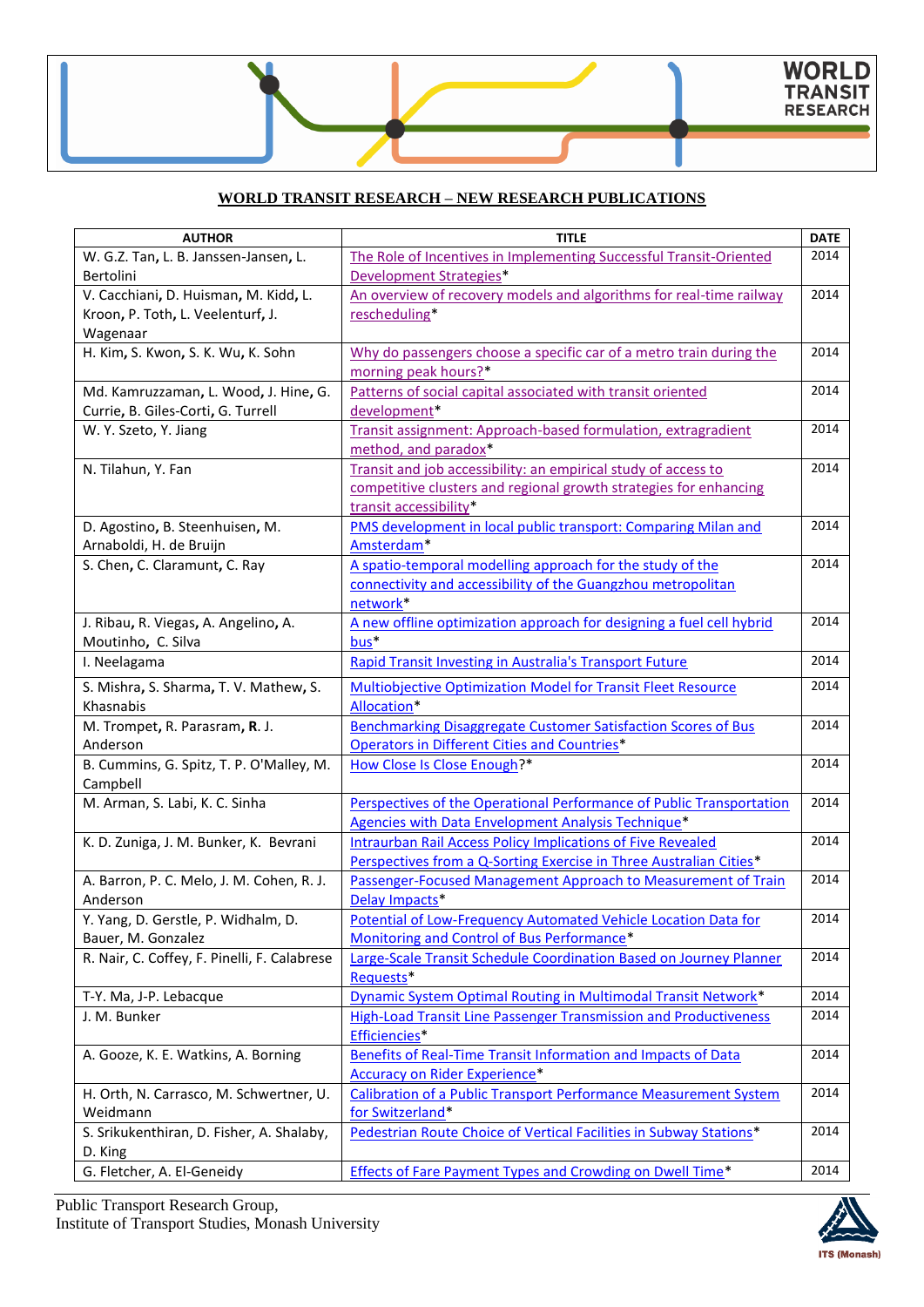# WORLD<br>TRANSIT<br>RESEARCH

| C. Brakewood, G. Kocur                    | Unbanked Transit Riders and Open Payment Fare Collection*                   | 2014 |
|-------------------------------------------|-----------------------------------------------------------------------------|------|
| Y. Fan, A. Guthrie                        | Doing Business Around Transit Corridors*                                    | 2014 |
| A. Carrel, A. Halvorsen, J. L. Walker     | Passengers' Perception of and Behavioral Adaptation to Unreliability        | 2014 |
|                                           | in Public Transportation*                                                   |      |
| K. N. Habib, M. S. Mahmoud, J.            | <b>Effect of Parking Charges at Transit Stations on Park-and-Ride Mode</b>  | 2014 |
| Coleman                                   | Choice*                                                                     |      |
| P. Gallagher, W. E. Marshall, C.          | Missing Links How Social Paths Can Improve Pedestrian Accessibility         | 2014 |
| Atkinson-Palombo                          | to Light Rail*                                                              |      |
| R. L. Sanders, J. F. Cooper               | Do All Roadway Users Want the Same Things? Results from Roadway             | 2014 |
|                                           | Design Survey of San Francisco Bay Area Pedestrians, Drivers,               |      |
|                                           | <b>Bicyclists, and Transit Users*</b>                                       |      |
| S. Herrigel, M. Laumanns, A. Nash, U.     | <b>Hierarchical Decomposition Methods for Periodic Railway Timetabling</b>  | 2014 |
| Weidmann                                  | Problems*                                                                   |      |
| O. Fink, A. Nash, U. Weidmann             | <b>Predicting Potential Railway Operational Disruptions with Echo State</b> | 2014 |
|                                           | Networks*                                                                   |      |
| Z. Zhang, H. Fujii, S. Managi             | How does commuting behavior change due to incentives? An                    | 2014 |
|                                           | empirical study of the Beijing Subway System*                               |      |
| S. Davor, Š. Andreja, Z. Petra            | Ergo-assessment of Human Factor for Female Tram Drivers*                    | 2014 |
| Z. Song                                   | Transition to a Transit City Case of Beijing*                               | 2014 |
| X. Zhang, Z. Liu, H. Wang                 | Lessons of Bus Rapid Transit from Nine Cities in China*                     | 2014 |
| H. Pan, Q. Shen, T. Zhao                  | <b>Travel and Car Ownership of Residents near New Suburban Metro</b>        | 2014 |
|                                           | Stations in Shanghai, China*                                                |      |
| N. Duduta                                 | Direct Ridership Models of Bus Rapid Transit and Metro Systems in           | 2014 |
|                                           | <b>Mexico City, Mexico*</b>                                                 |      |
| A. L. Dodero, J. M. Casello, A. R.        | Evaluating Private Bus Operators' Willingness to Participate in Transit     | 2014 |
| Molinero Molinero, D. V. Cotera           | <b>Improvements in Mexico*</b>                                              |      |
| P. K. Filho, I-S. Suh                     | <b>Implementation Cost Comparison of Electric Vehicle Energy</b>            | 2014 |
|                                           | Replenishment Technologies for Public Transit Bus Systems*                  |      |
| Z. Huang, R. Liu                          | <b>Improving Rail Station Access with Feeder Bus Network Optimization</b>   | 2014 |
|                                           | and Mode Shifts*                                                            |      |
| M. T. Shourijeh, A. Faghri, A. Stevanovic | Simulation-Based Planning Framework for Choosing Where to                   | 2014 |
|                                           | Implement Bus Signal Priority in Mixed-Mode Operations*                     |      |
| K. C. K. Goh, G. Currie, M. Sarvi, D.     | Road Safety Benefits from Bus Priority An Empirical Study*                  | 2014 |
| Logan                                     |                                                                             |      |
| E. B. Beaton, E. Bialostozky, O.          | Designing Bus Rapid Transit Facilities for Constrained Urban Arterials      | 2014 |
| Ernhofer, T. V. Orosz, T. Reiss, D.       | Case Study of the Selection Process for the Webster Avenue Bus              |      |
| Yuratovac                                 | Rapid Transit Running Way Design in New York City*                          |      |
| S. Robinson                               | Benefits to the Academic Community of Standardization of Bus                | 2014 |
|                                           | Transit Automatic Vehicle Location Data*                                    |      |
| S. Robinson                               | Measuring Bus Stop Dwell Time and Time Lost Serving Stop with               | 2014 |
|                                           | London iBus Automatic Vehicle Location Data*                                |      |
| L. Sun, Q. Meng, Z. Liu,                  | Transit Assignment Model Incorporating Bus Dwell Time*                      | 2014 |
| M. Medina, R. Giesen, J. C. Muñoz         | Model for the Optimal Location of Bus Stops and Its Application to a        | 2014 |
|                                           | Public Transport Corridor in Santiago, Chile*                               |      |
| Y. Ji, H. M. Zhang                        | <b>Dynamic Holding Strategy to Prevent Buses from Bunching*</b>             | 2014 |
| S. Hassold, A. Ceder                      | <b>Public Transport Time-Tabling Based on Maximum-Load Points Using</b>     | 2014 |
|                                           | Multisize Vehicles*                                                         |      |
| R. Mackett                                | Impact of Concessionary Bus Travel on the Well-Being of Older and           | 2014 |
|                                           | <b>Disabled People*</b>                                                     |      |
| N. Marković, S. Milinković, P.            | Planning Dial-a-Ride Services Statistical and Meta-Modeling                 | 2014 |
| Schonfeld, Z. Drobnjak                    | Approach*                                                                   |      |
| D. Edwards, K. Watkins                    | <b>Comparing Fixed-Route and Demand-Responsive Feeder Transit</b>           | 2014 |